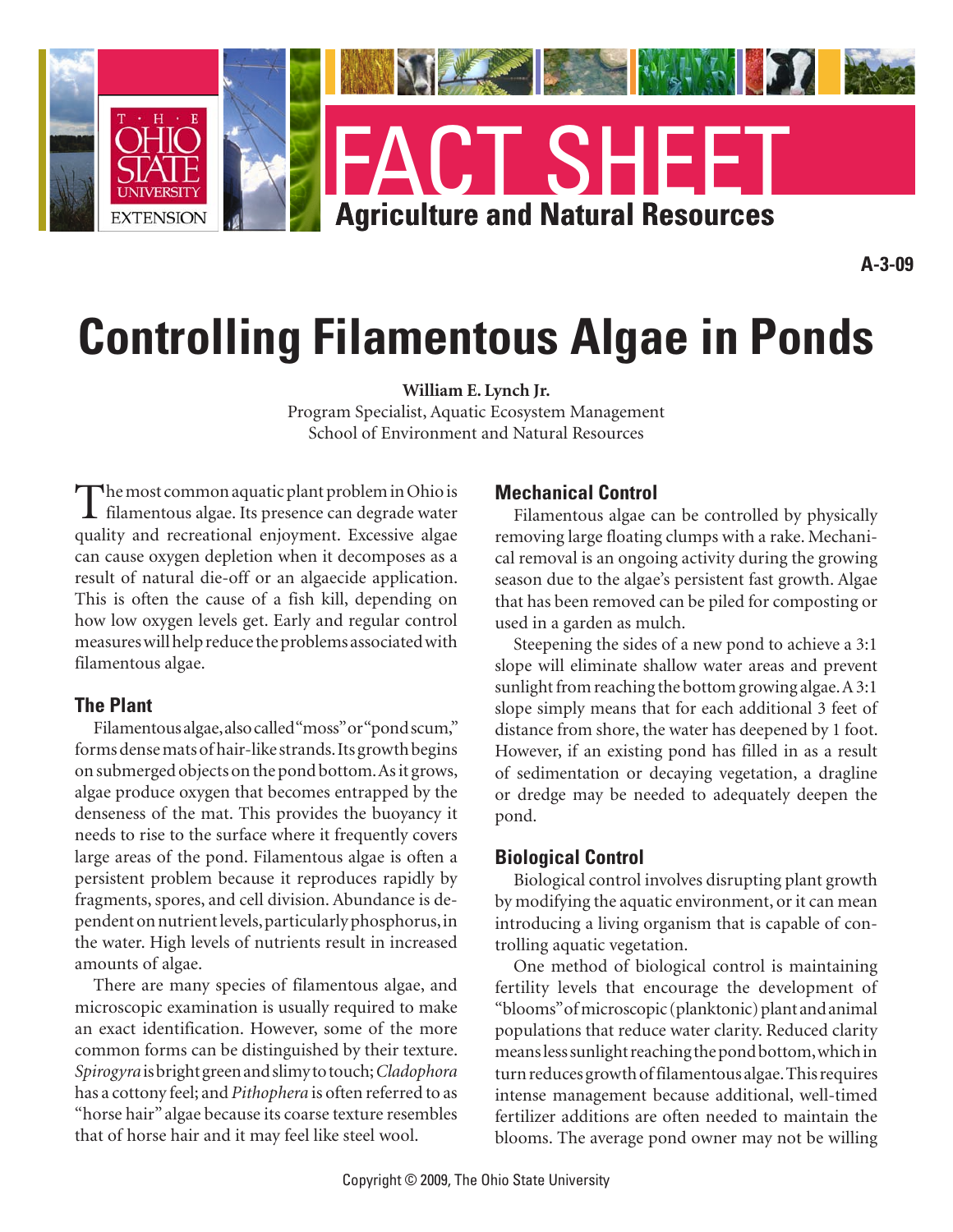to devote the time required to be successful with this technique. Also, high levels of planktonic plants and animals create "dingy" water that may not be acceptable to pond owners whose primary goal is swimming and/or aesthetics.

Another method of biological control is to reduce watershed or outside sources of nutrients that can cause increased growth of filamentous algae. Algae get their nutrients from the water, so minimizing nutrient levels is a worthwhile management activity. Common sources of unwanted nutrients are Canada geese, lawn fertilizer, domesticated animals, agricultural fertilizer, and even septic systems if located too close to a pond. The pond owner should make every effort to minimize the input of nutrients from these sources.

The addition of triploid white amur (grass carp) as a biological control measure may yield less than desirable results. Filamentous algae is not a preferred food of these vegetation-eating fish, but will be eaten in limited amounts if no other aquatic vegetation is present. If other aquatic plants such as pondweeds and coontail are readily available, the filamentous algae may be ignored and will continue to flourish.

# **Chemical Control**

#### *Pre-Application Considerations*

Selecting a chemical to control filamentous algae is situation-specific and the pond owner needs to consider several factors. The most important factors are the water uses provided by the pond and any use restrictions associated with the products considered that could impact those uses. Reading the label is critical for not only learning the use restrictions, but also application recommendations and safety information. Chemical labels are legally binding, and any use contrary to what is written on the label is unlawful.

Applying the correct amount of chemical is crucial to successfully control algae. All product labels provide dosage or application rates, often as pounds or gallons per acre foot of water. For more information on calculating acre feet and other measurements, consult *Pond Measurements* (Ohio State University Extension Fact Sheet A-2), which is available from county offices of Ohio State University Extension or at http://ohioline. osu.edu.

Timing of chemical applications is another important consideration. Some algae species can reach nuisance levels in cold water just after ice-out. However, many algaecides work best in water warmer than 60°F, and use in colder water will yield less than desired results. Care must also be exercised once water temperatures exceed 70°F, especially in ponds where large amounts of algae are to be controlled. If the algae are so abundant that it covers more than 30% of the total pond surface, treating the entire pond may result in an oxygen depletion and fish kill. Factors that increase this hazard are hot weather, an extended period of overcast sky, increased algae abundance, and a shallow pond. When the hazard of a fish kill is a concern, do partial treatments of 25% of the pond's surface area every 14–17 days.

Algae reproduces rapidly, and it is common not to get season-long control with algaecides. Nearly all products provide 3–4 weeks of improvement and can provide longer control in ponds with lower nutrient levels. Retreatments are often necessary. Often, these retreatments can be spot treatments as algae mats reform. It is better to do numerous small scale retreatments rather than allowing the algae to cover large areas again. This reduces the risk of a fish kill as well as being cost-effective.

# *Inert Dyes (Aquashade, Aquashadow, Aquatic Blue, SePRO Blue, Solaron Blue, Crystal Blue, Bio Black)*

Inert dyes can be used to control filamentous algae. The color they turn the water, usually blue, reduces sunlight penetration, which in turn reduces growth of algae. These dyes are not effective in water less than 2 feet deep. Algae that are already floating on the water surface will not be controlled with the dyes. Application is very easy and should occur early in the growing season, preferably in March. Inert dyes are not recommended for use in ponds with considerable water exchange during a rain. The influx of rainwater dilutes the dye as "colored" water leaves the pond through the overflow device. Most inert dyes are labeled for all water uses except domestic drinking water supplies. It is advisable that swimming not occur until the dye has completely dispersed throughout the pond.

# *Sodium Carbonate Peroxyhydrate (GreenClean, Phycomycin)*

This is a fast-acting algaecide with results noticeable within several hours in the form of algae discoloration from green to a whitish or cream color. Its mode of action is oxidation, producing 100 times its volume of oxygen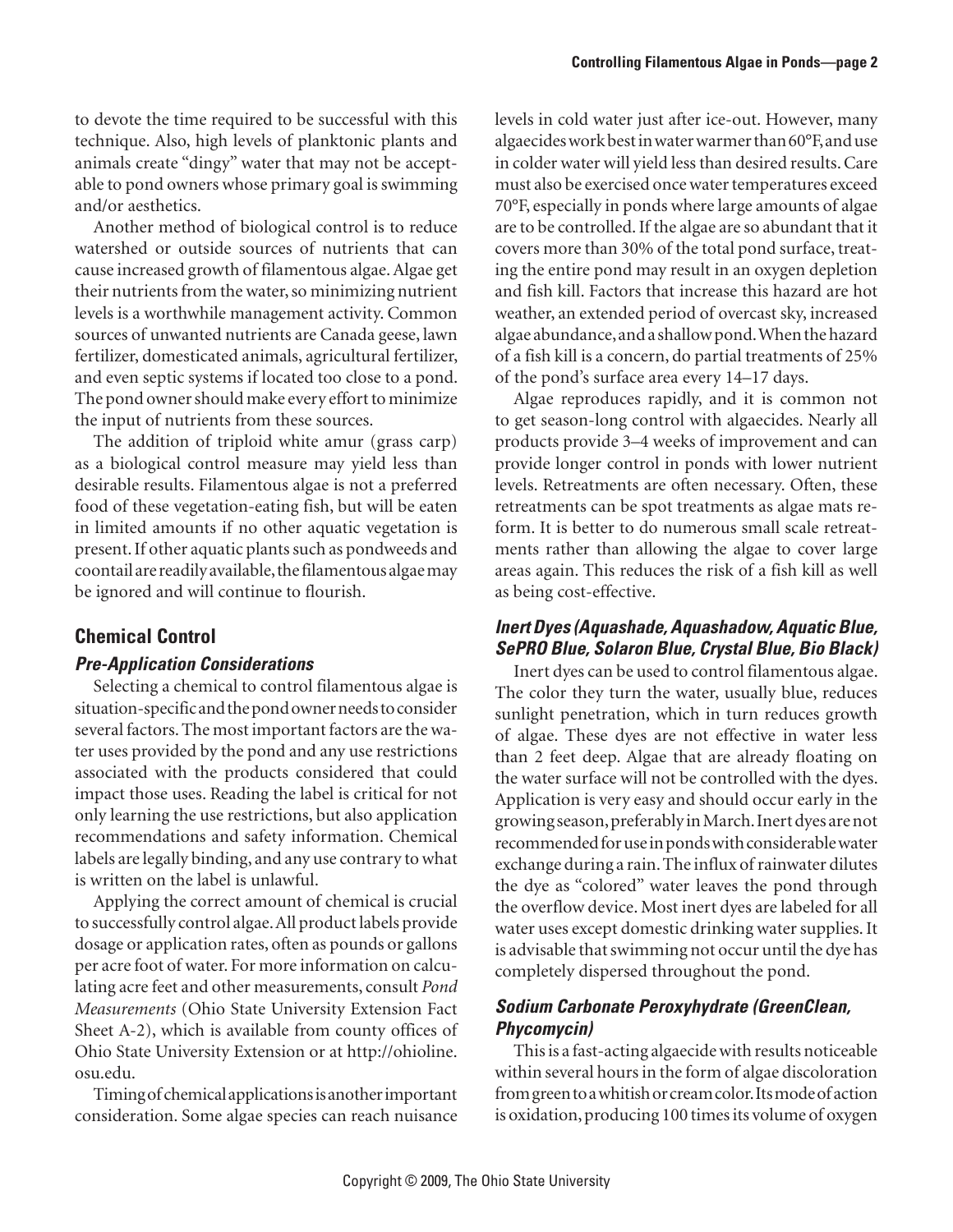as it eliminates chlorophyll in the immediate application area. It completely biodegrades into naturally occurring compounds, and is nontoxic to aquatic life if used as specified by the manufacturer. There are no water use restrictions. Sodium carbonate peroxyhydrate is very corrosive and should not come in contact with other pesticides, cleaners, or other oxidizing agents.

#### *Copper Sulfate (numerous trade names)*

Most species of algae can be controlled with low concentrations of copper sulfate. It is available in crystalline nuggets the size of rock salt or as finely ground "snow" grade. Whichever type is purchased, best results are obtained by dissolving the copper sulfate in water and spraying it directly on floating algae mats or on the water surface above submerged algae. Snow grade copper sulfate dissolves more easily than crystal nuggets. Because copper is corrosive to galvanized metal, mixing and application equipment should be made of plastic or stainless steel.

Plastic garden sprayers (2–5 gallons) work well in treating ponds less than an acre in size. For larger ponds or when spray equipment is not available, the required amount of crystal nuggets can be placed in a burlap bag. The bag is towed from a boat through the water until all of the crystals have been dissolved in the area to be treated.

There are no water-use restrictions associated with the use of copper sulfate. When applied at the proper rate, the water may be used immediately for swimming, drinking, fishing, irrigation, and watering livestock. However, since copper sulfate has a metallic odor, pond owners may want to suspend drinking, swimming, and watering livestock for a day.

Copper sulfate applied at recommended rates is often lethal to various trout species, ornamental goldfish (particularly koi), and white amur. This is particularly true in low alkaline water or soft water (less 50 parts per million of hardness). It is recommended that alternative algaecides be used in ponds containing these sensitive fish species. Copper sulfate applied at recommended rates can be lethal to fish eggs and some species of newly hatched fish fry. Recommended rates of copper sulfate can kill the eggs and fry of largemouth bass and bluegills. It use during the spawning season of these species is discouraged. The presence of male largemouth bass and bluegills guarding saucer-shaped nests in shallow water is a good indicator of spawning activity.

### *Copper Chelate (Cutrine Plus, Cutrine Ultra, Clearigate, K-tea, Algimycin, Komeen, Nautique, Captain)*

Copper is also available in a chelated, or buffered, formulation, which is manufactured as a liquid or granule. This provides some advantages during application. The liquid form needs only to be mixed with water and sprayed over the pond surface; there are no crystals to dissolve. The granular formulation consists of clay or organic granules impregnated with copper chelate. As the granule breaks down, the copper is released into the water. This formulation is especially useful when spot treatment is desirable. There are no water-use restrictions associated with either formulation of copper chelate. Copper chelate products are less toxic to fish, but should be used cautiously in the presence of trout or ornamental goldfish.

 A number of the chelated copper products have surfactants/penetrants added to them that enhance their efficacy in controlling problematic algae, such as those with thick cell walls or gelatinous coatings. These surfactants are labeled for use in aquatic ecosystems and are safe to aquatic life. If you choose to add a surfactant on your own, it must be labeled for use in aquatic ecosystems.

#### *Diquat Dibromide (Reward, Weedtrine-D)*

This is a contact herbicide that will control some, but not all, species of filamentous algae. It is applied by pouring directly from the container or by diluting with water and injecting below the water surface with a sprayer. For best results, it should be applied before algae growth reaches the surface. Diquat dibromide should not be used in muddy water because the active ingredient becomes deactivated. There are water-use restrictions associated with these diquat products.

#### *Endothall Amine Salts (Hydrothol 191)*

The amine salt formulation of endothall is labeled for algae control. It is available as a liquid or granular formulation. It is a contact herbicide and is most effective in waters 65°F and above. Fish are extremely sensitive to this active ingredient. To reduce the potential for killing fish, start applications at the shoreline and move outward so that fish can escape from treated areas. There are water-use restrictions associated with endothall and liquid formulations can cause skin burns.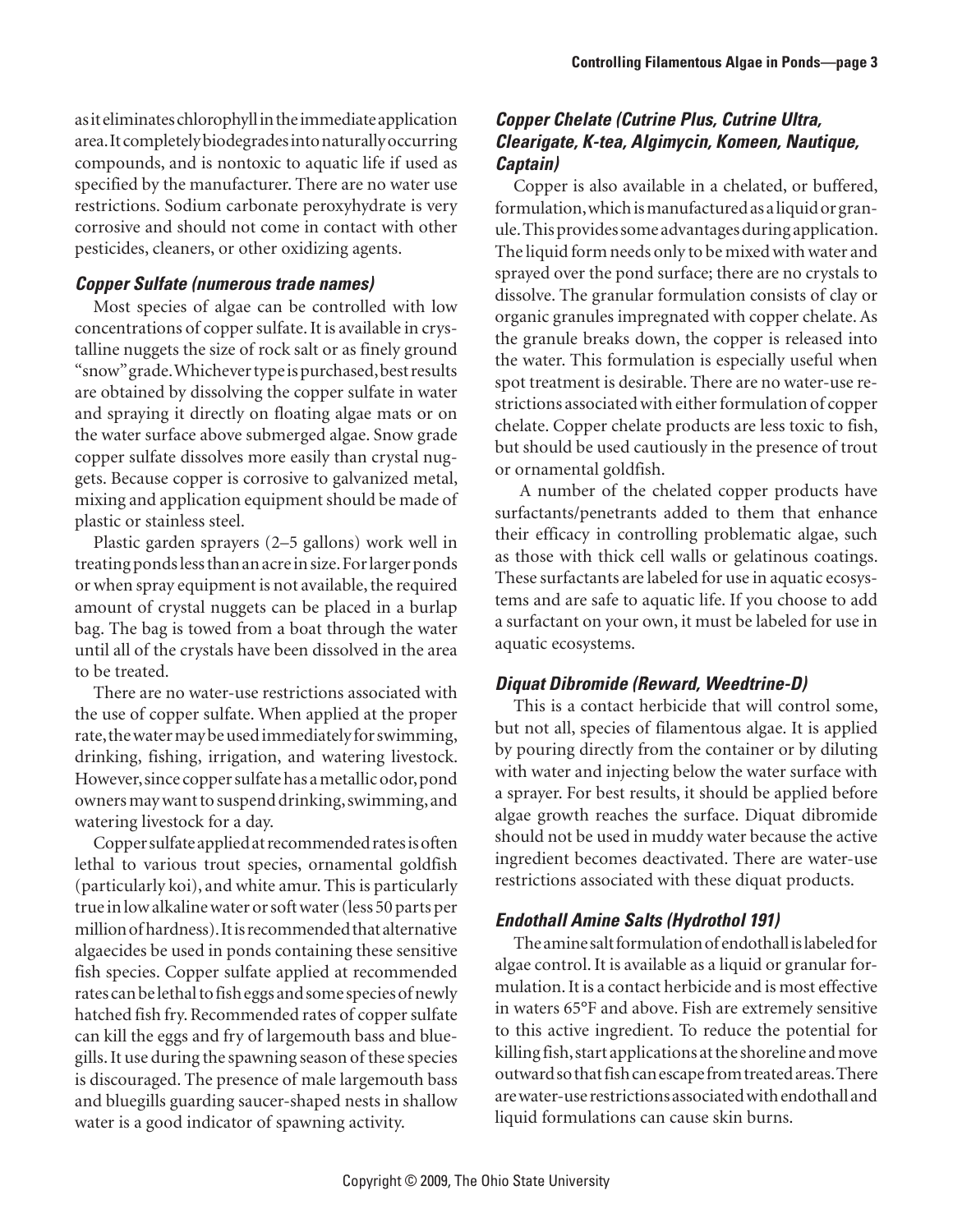# **Copper-Resistant Algae**

One form of filamentous algae, *Pithophora*, can be especially troublesome because it is resistant to normal applications of copper compounds. Although it is not widespread in Ohio, occurrence in Ohio is increasing each year. If, after a normal treatment with a copperbased algaecide, there is algae remaining that does not appear to be affected, it may be *Pithophora*. Positive identification can be made by sending a sample to the C. Wayne Ellett Plant and Pest Diagnostic Clinic at The Ohio State University. Samples can be submitted directly to the clinic or through county offices of Ohio State University Extension.

*Pithophora* is extremely difficult to control. Its unique cell wall structure and the tight clumping of filaments inhibit penetration by copper compounds. Additionally, large numbers of resilient spore-like bodies, called akinetes, germinate and provide a continuous source

of new plants. Partial, short-term control can usually be achieved with either of the following herbicide mixtures:

| <b>Mixture</b>                                              | <b>Ratio</b> | <b>Application</b><br><b>Rate of Mixture</b> |
|-------------------------------------------------------------|--------------|----------------------------------------------|
| Copper chelate liquid<br>and diquat dibromide               | 1:1          | 2 gallons per<br>acre-foot                   |
| Copper chelate liquid<br>and endothall amine<br>salt liquid | 2:1          | 1 gallon per<br>acre-foot                    |

Additionally, Cide-Kick, a nonionic spray surfactant, should be added to the mixture at the rate of 1–2 gallons per surface-acre of water. This material acts as a cell wall penetrant to increase the effectiveness of the mixtures.

**Table 1. Aquatic algaecides for filamentous algae control (except Pithophora) and water use restrictions. Always check labels for additional or updated restrictions.**

|                                     | <b>Waiting Period Before Water Used For:</b> |                                |                                   |                    |                   |                    |  |  |
|-------------------------------------|----------------------------------------------|--------------------------------|-----------------------------------|--------------------|-------------------|--------------------|--|--|
| <b>Chemical Name</b>                | <b>Human</b>                                 |                                |                                   | <b>Animal</b>      | <b>Irrigation</b> |                    |  |  |
|                                     | <b>Drinking</b>                              | <b>Swimming</b>                | <b>Fish</b><br><b>Consumption</b> | <b>Drinking</b>    | <b>Turf</b>       | <b>Food Crops</b>  |  |  |
| Copper chelate<br>(many types)      | $0 \, \text{days}$                           | 0 days                         | $0 \, \text{days}$                | $0 \, \text{days}$ | 0 days            | 0 days             |  |  |
| Copper sulfate                      | $0 \, \text{days}$<br>(note 1)               | $0 \, \text{days}$<br>(note 1) | $0 \, \text{days}$                | 0 days<br>(note 1) | 0 days            | $0 \, \text{days}$ |  |  |
| Diquat dibromide<br>(notes 2 and 3) | $1-5$ days                                   | 0 days                         | $0 \, \text{days}$                | $1-5$ days         | $1-5$ days        | 5 days             |  |  |
| Endothall amine salt<br>(note 4)    | $7-25$ days                                  | 24 hours                       | $0 \, \text{days}$                | $7-25$ days        | $7-25$ days       | $7-25$ days        |  |  |
| Inert dye                           | <b>Not</b><br>permitted                      | 24 hours<br>(note 5)           | $0 \, \text{days}$                | $0 \, \text{days}$ | 0 days            | 0 days             |  |  |
| Sodium carbonate<br>peroxyhydrate   | $0 \, \text{days}$                           | $0 \, \text{days}$             | $0 \, \text{days}$                | $0 \, \text{days}$ | 0 days            | 0 days             |  |  |

#### **Notes:**

1—No required waiting period. 24-hour waiting period recommended to allow for dissipation of metallic odor.

2—Controls some species of filamentous algae: Spirogyra and Pithophora.

3—Actual waiting period dependent on commercial product used and application rate.

4—Actual waiting period dependent on application rate.

5—Wait for complete dispersal before swimming.